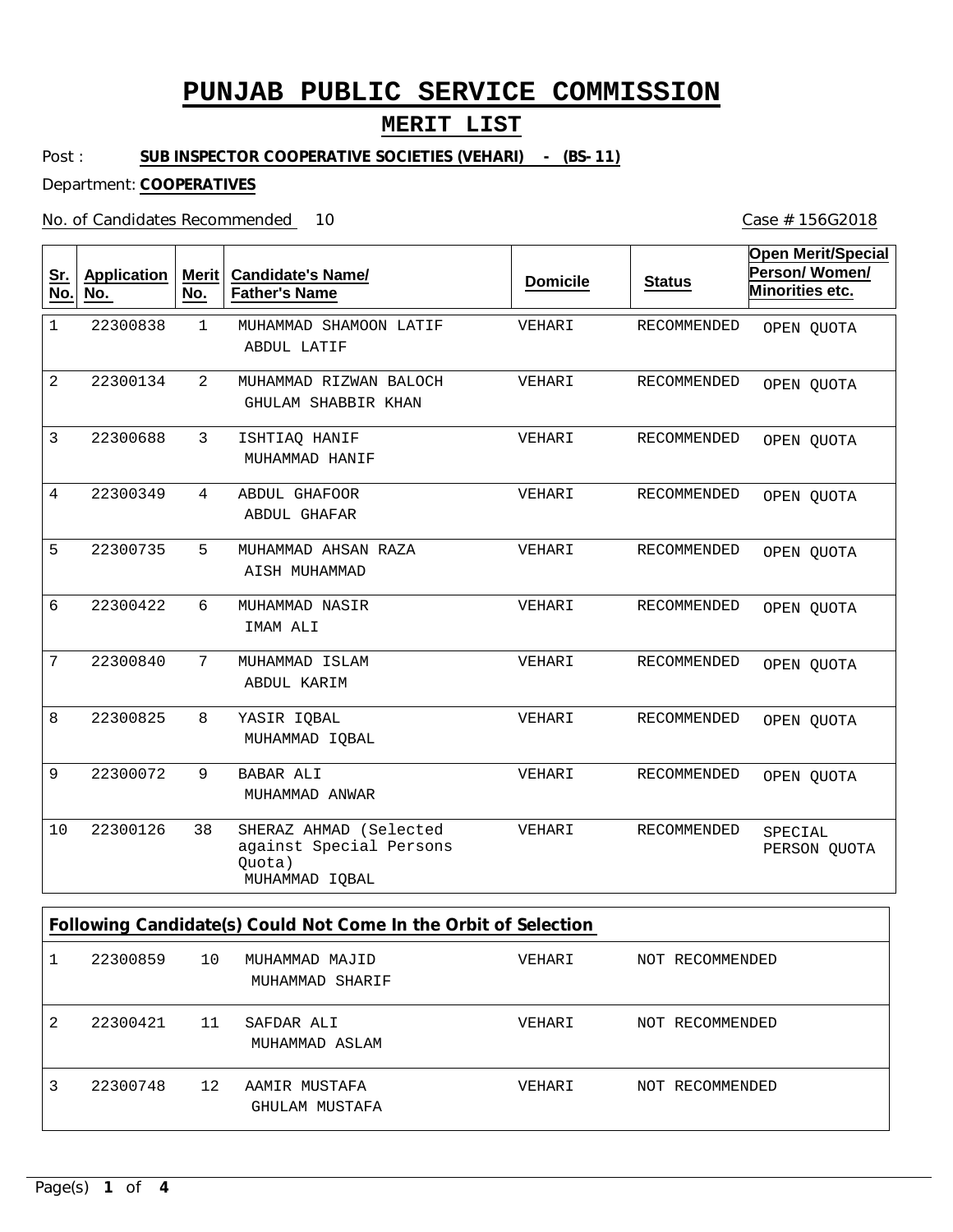#### **MERIT LIST**

Post : **SUB INSPECTOR COOPERATIVE SOCIETIES (VEHARI) - (BS-11)**

Department: **COOPERATIVES**

No. of Candidates Recommended

**Sr. No. Application No. Merit No. Candidate's Name/ Father's Name Domicile Status Open Merit/Special Person/ Women/ Minorities etc.** 13 14 15 16 17 18 19 20 21 22 MUHAMMAD RASHID 23 MUHAMMAD AOURANGZEB 24 WAQAS ALI MUHAMMAD RIZWAN WAQAS SARWAR FAISAL AMIN MUHAMMAD SUFYAN MUHAMMAD MUZAMIL IQBAL MUHAMMAD ASIF MUHAMMAD ASIF ZOHAIB HASSAN AMAR MAQSOOD SADDI AHMAD MUHAMMAD HANIF MUHAMMAD SARWAR MUHAMMAD AMIN ABDUL KHALIQ MUHAMMAD IQBAL MUHAMMAD RAFIQUE MUHAMMAD YOUSUF ABDUL AZIZ MUHAMMAD IQBAL KARAMAT ALI MAQSOOD AHMAD 4 5 6 7 8 9 10 11 12 13 22300450 14 22300315 15 22300884 22300350 22300241 22300086 22300471 22300275 22300250 22300209 22300083 22300439 VEHARI VEHARI VEHARI VEHARI VEHARI VEHARI VEHARI VEHARI VEHARI VEHARI VEHARI VEHARI NOT RECOMMENDED NOT RECOMMENDED NOT RECOMMENDED NOT RECOMMENDED NOT RECOMMENDED NOT RECOMMENDED NOT RECOMMENDED NOT RECOMMENDED NOT RECOMMENDED NOT RECOMMENDED NOT RECOMMENDED NOT RECOMMENDED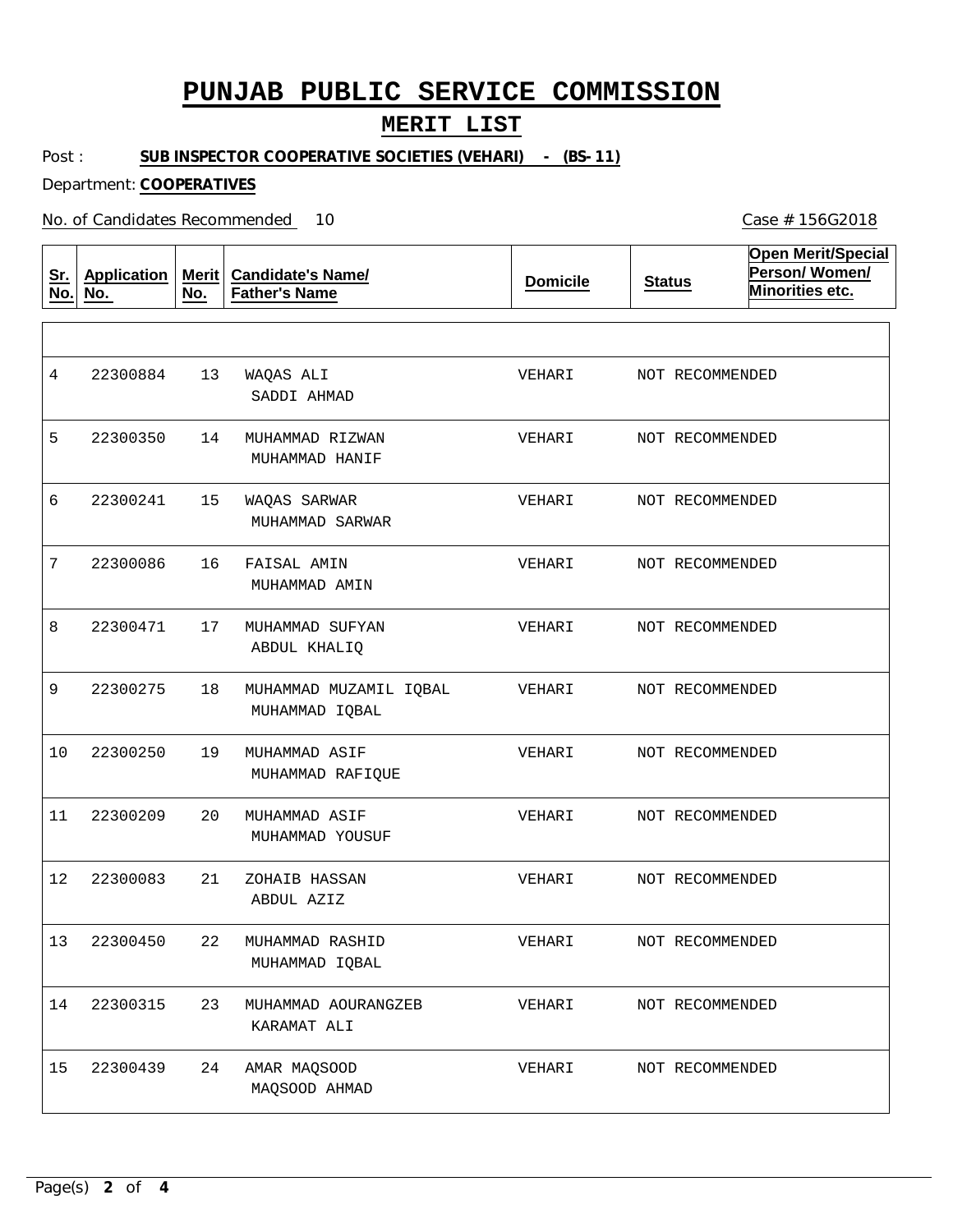#### **MERIT LIST**

Post : **SUB INSPECTOR COOPERATIVE SOCIETIES (VEHARI) - (BS-11)**

Department: **COOPERATIVES**

No. of Candidates Recommended

**Sr. No. Application No. Merit No. Candidate's Name/ Father's Name Domicile Status Open Merit/Special Person/ Women/ Minorities etc.** 25 26 27 28 29 30 31 32 33 34 35 36 HAFIZ MUHAMMAD MAZHAR ABBAS VEHARI RAEES KHAN SHERWANI ALI IMRAN KHAN MUHAMMAD ASIF ALI BILAL ASHRAF SARFRAZ AHMED MUHAMMAD RASHID AHMED RAZA MUHAMMAD YASIR MAJEED MUHAMMAD IMRAN MUHAMMAD IMRAN NAZIR FAISAL MEHMOOD MUHAMMAD BILAL ABDUL RASHEED KHAN HAKIM ALI MUHAMMAD NAWAZ MUHAMMAD ASHRAF MAQBOOL AHMED MUHAMMAD RAMZAN MUHAMMAD AMIN ABDUL MAJEED MUHAMMAD KHALID JAVAID NAZIR AHMED MUHAMMAD ABID KHAN 16 17 18 19 20 21 22 23 24 25 26 27 22300277 22300057 22300213 22300868 22300046 22300183 22300248 22300284 22300336 22300804 22300346 22300597 VEHARI VEHARI VEHARI VEHARI VEHARI VEHARI VEHARI VEHARI VEHARI VEHARI VEHARI NOT RECOMMENDED NOT RECOMMENDED NOT RECOMMENDED NOT RECOMMENDED NOT RECOMMENDED NOT RECOMMENDED NOT RECOMMENDED NOT RECOMMENDED NOT RECOMMENDED NOT RECOMMENDED NOT RECOMMENDED NOT RECOMMENDED

10 Case # 156G2018